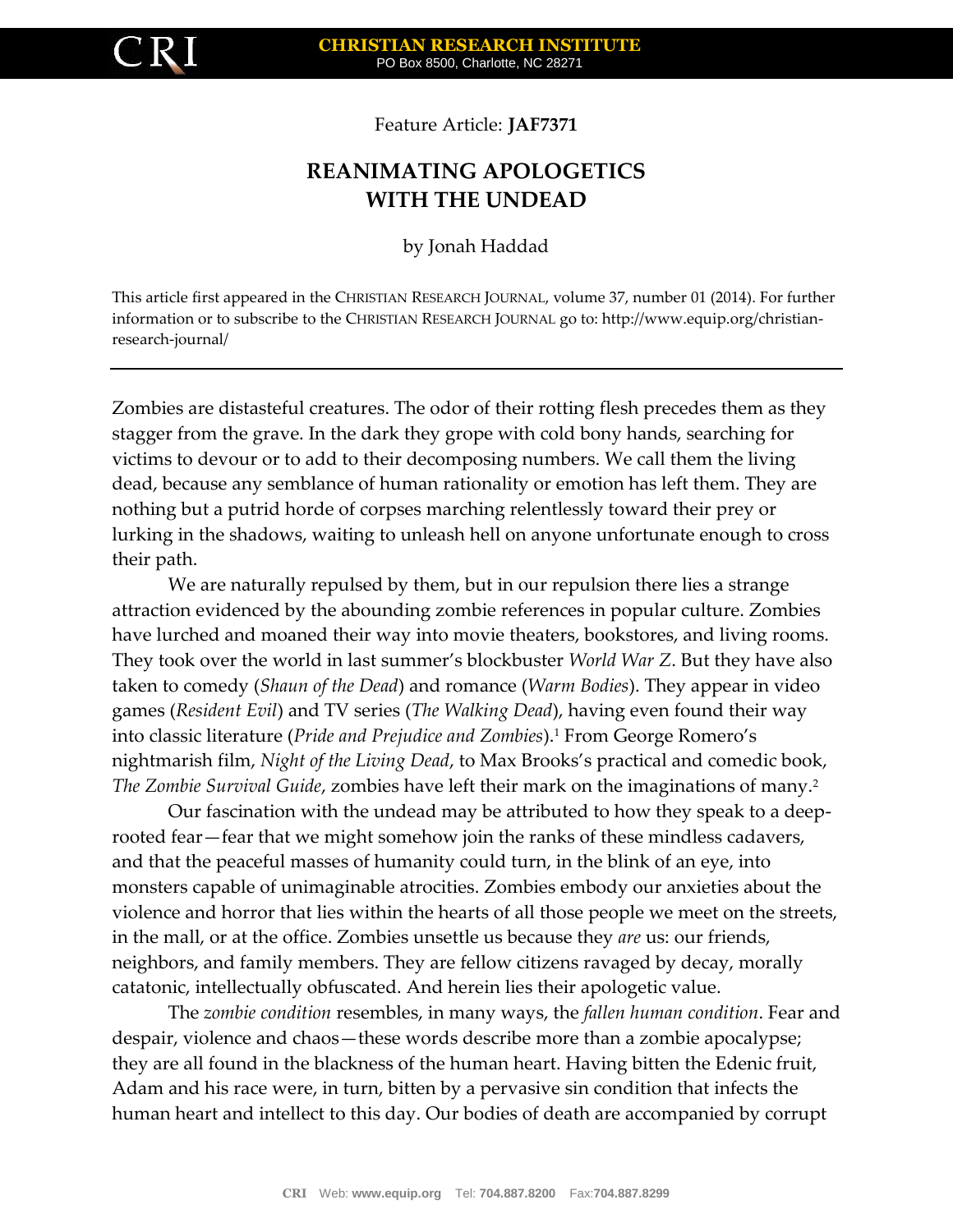moral categories and intellectual confusion (Rom. 7:24). Unable to know God rightly, we are subsequently unable to know our world rightly. Though our flesh remains intact, we fallen human beings are little more than *walking dead*—spiritual zombies estranged from the life of God and separated from His eternal presence (Eph. 4:18). Scripture reminds us that apart from God's saving grace, humans are spiritual corpses, dead in their transgressions and sins (Rom. 3:23–24; Eph. 2:1–2). It is a hopeless state that welcomes the wrath of God (Eph. 2:3).

The zombies of fiction are beyond a cure. This is what gives them such ghastly appeal as unstoppable objects of horror. Their mangled bodies incessantly crawl and bite their way toward the living. Humanity's only hope of ending the assault of the undead is in a spray of bullets or a blow to the head. But the spiritual zombies that make up the human race enjoy a greater hope. The violent death merited by fallen humans has been suffered by the God of the universe so that the spiritual zombie "may have life, and have it to the full" (John 10:10).

## **EXPLOITING ZOMBIE POPULARITY**

As a loathsome yet potent analogy for the human condition, the zombie is able to open the doors to thoughtful discussion. Furthermore this creature is unlikely to withdraw from movie theaters or bookstores anytime soon. With each successive zombie film or media reference comes an opportunity to point unbelievers to the God who can call us out of the spiritual grave and into spiritual life. Friends who have viewed a recent zombie film or read the latest zombie novel may be eager to discuss its implication on a deeper spiritual level.

There is tremendous apologetic value in simply posing the right questions: In what ways might human moral conduct break down into the mindless ruthlessness depicted in zombie films? How might humans (like zombies) lack moral control and the ability to change their ways? Does our fear of the undead reflect a deeper anxiety over disease and chaos in the streets? Why are we so uneasy with death and what comes after it? If the living dead have no possibility of revitalization, what chance, if any, do we have at new life, either now or in the hereafter? Probing questions will move our conversations from the world of fiction to the world of reality and allow us greater access to important metaphysical questions related to life, its meaning, and its origin. Such questions can point the unbeliever to Christ—the life-creator and victor over death (1 Cor. 15:54–57).

This diametric contrast between life and death summons further reflection. Zombies represent death and everything that goes with it. The reek, the decomposition, and the rigor mortis give them away at once. They embody death. But as noted above, this stands in sharp contrast to Jesus who *is* life itself (John 14:6). Life is *inseparable* from Jesus' nature, and because of this, He has the authority to give life. Jesus said, "Whoever hears my word and believes him who sent me has eternal life and will not be condemned; he has crossed over from death to life" (John 5:24).<sup>3</sup>

Every reference to zombies in the media is an opportunity to ask our peers why we find these creatures so loathsome and fascinating at once. Every throng of zombies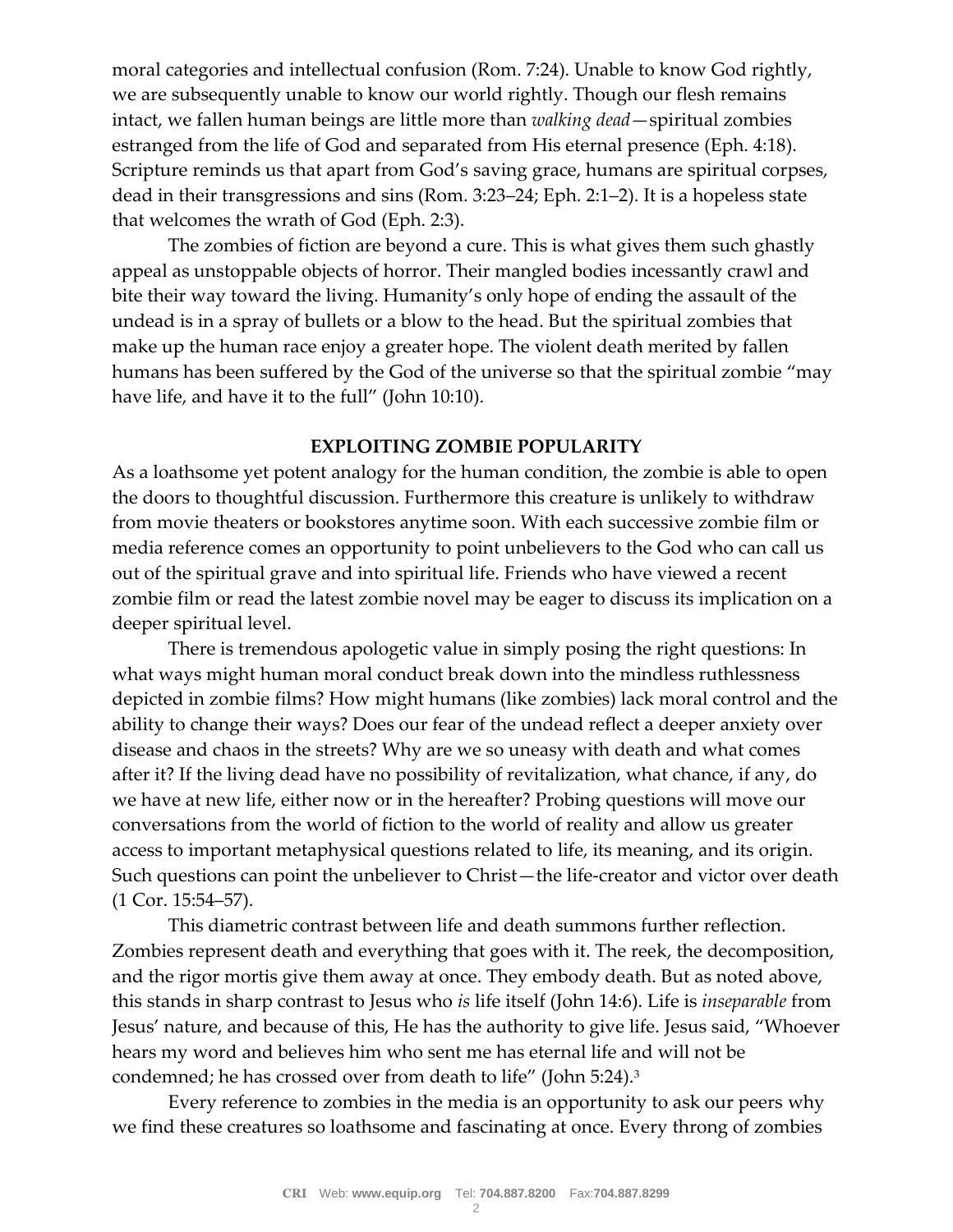marching across the screen provides an opportunity to consider the masses of humanity that march around us, to pray for them, and to tell them the good news of life in Christ.

## **A REMINDER OF WHAT WE WERE**

By understanding zombies as an analogy to the fallen human condition, Christians should likewise be reminded of their past without Christ. Those who have experienced life in Christ have only done so by the grace of God. This reality should evoke a healthy humility in the apologetic endeavor by reminding believers that they are no better and no more worthy of Christ than those around them. Christians must not forget what they once were: spiritual corpses, enemies of God (Rom. 5:10).

Followers of Christ still carry the scars of their former way of life. Some carry the pain of abandonment or abuse. Others struggle with guilt over past sins such as abortion, sexual promiscuity, hatred, or racism. But whatever their background, all Christians must endure a diversity of present struggles. Temptations toward anger, greed, lust, pride, and addiction wage their unrelenting assault. Christians will continue to battle the old zombie nature that longs to pull them back down into the grave. And while it is true that believers have been made alive—redeemed, washed, justified, and sanctified by the grace of God, through the work of the Lord Jesus Christ, and by the power of the Spirit (1 Cor. 6:11)— these same Christians are yet to enter a glorified state, away from the fallen world where old habits are hard to break.

Yet the struggles of sin and temptation must never serve as an excuse. Zombielike behavior should never be permissible among believers and should have no place in our apologetic efforts. The ultimate goal of apologetics is not to maul people with words, nor to devour them with arrogance, but to defend the truth claims of biblical revelation. Each eerie moan that escapes the zombie's rotten lips should serve as a reminder to all Christian apologists to recognize what we once were so we can respond in humility and gentleness to those around us. The world is rife with spiritually lost people. The church is rife with ex-spiritually lost people. Both are in desperate need of Christ.

## **THE END OF FEAR AND LOATHING**

In the movies, zombies show no pity and feel no pain. Protagonists who find themselves face-to-face with them must either fight or flee. These marred and violent creatures are neither loveable nor redeemable. They want nothing more than to lash out violently against those who oppose them. They want nothing more than to devour the living. And much like the fictional zombie condition that engenders death and gore, the fallen human condition generates rebellion against the Lord of life and all good things that flow from Him.

We live in a world dominated by spiritual death, and those who serve the Lord should not be surprised to find themselves in conflict with the ideas and priorities of the world. In other words, the living can expect to be at odds with the dead. It should not surprise us that those who reject Christ will also reject Christians (John 15:20). This is perfectly normal to the point that if a Christian does not feel somewhat threatened by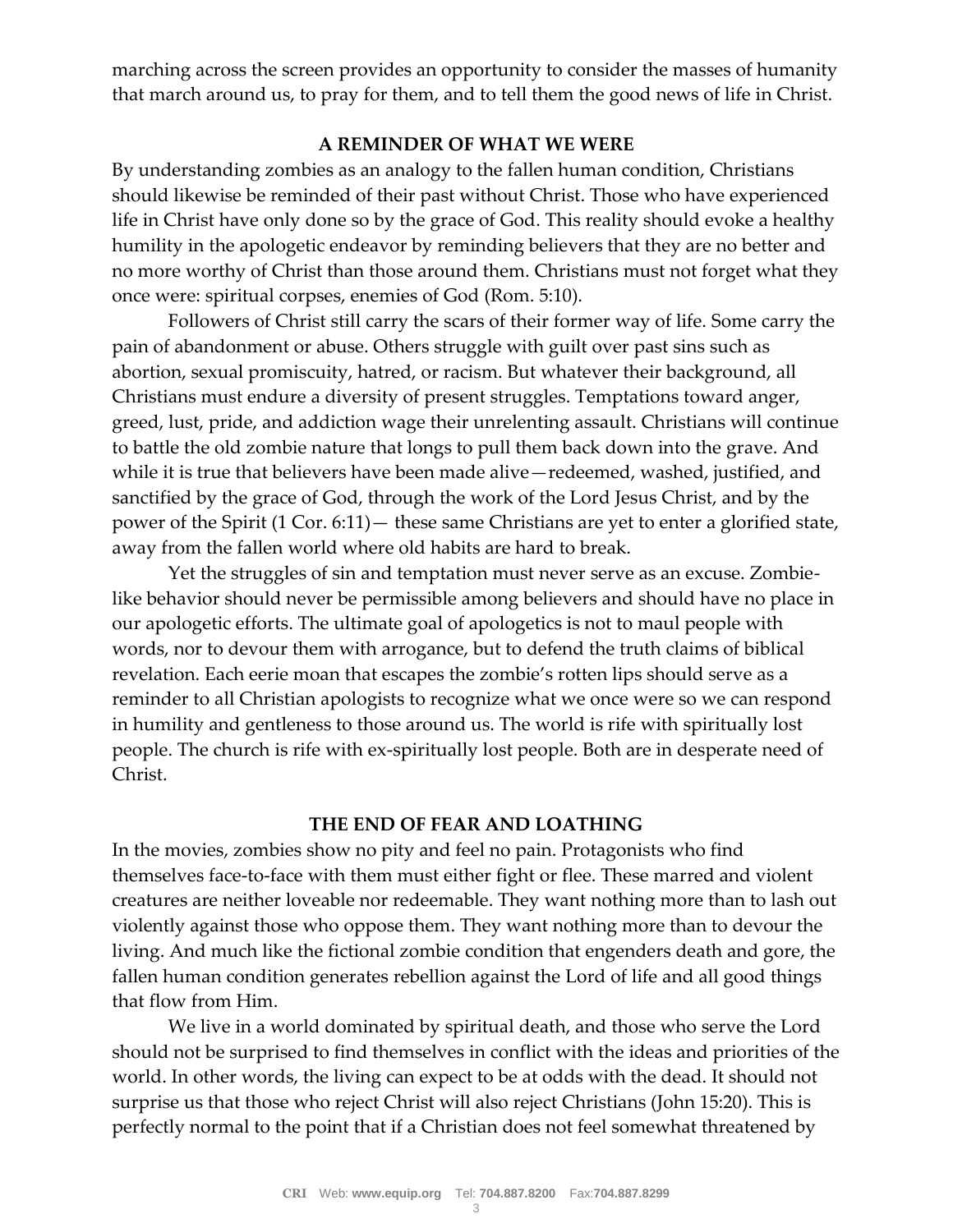the culture of spiritual death around him, it might just be that he has been reassimilated into the world of spiritual zombies. If we have learned anything from zombie films, we can be sure that a zombie will not attack and devour its own kind. Those who speak of God's grace, who proclaim the gospel, who stand up for the innocent, who defend the life of the unborn, who live in sexual purity, and who respect the authority God has placed over them will be despised. Those who live a life consistent with the Christian calling and who defend the truth have made themselves targets to the spiritually dead.

We live in a world where human ethical and epistemic $\rm ^4$  faculties are so convoluted that perversion is celebrated as progress (Isa. 5:20–21). Those who have been made alive by Christ, whose minds have been renewed, and who are consciously doing the good God has prepared for them can expect to be reviled. Apologists for the gospel are certainly no exception as they go to the front lines to give reasoned arguments for the hope they have in Christ (1 Pet. 3:15).

When confronted with spiritual death, it is tempting to respond *like* those who are spiritually dead. Sadly, there are Christians who will respond to their world with fear and loathing. Likewise, there are Christians who will respond to hostile forces with equal hostility. There are times in the Christian life when we are tempted to look on others with disdain and to think to ourselves, "I'm so glad I'm not like that guy over there." There are times when our hearts are not right toward other human beings because we think we would never be that foolish; we would never be that lazy; we would never possibly be that crude or perverted; we could never possibly stand in opposition to the realities that should be so obvious to all. We go beyond condemning the zombie-like behavior and begin to despise the person.

This is where repentance is in order. The call to apologetic engagement is a call to love for those whom Christ loves. The apostle Paul reminds us that "our struggle is not against flesh and blood, but against the rulers, against the authorities, against the powers of this dark world and against the spiritual forces of evil in the heavenly realms" (Eph. 6:12).

The beauty of the ugliness of zombies is that by the power of God who raised Jesus from the dead and by the riches of His glorious grace, we too can be resurrected. We who were once zombies, spiritual cadavers, walking corpses, can be resurrected, regenerated, and transformed into beings who live in the fullness of God's grace, and who live in this world with hope for the world to come. The zombies portrayed on film may be a thing of fiction, but the existence of spiritual zombies is very real. With love and in gentleness Christians should be prepared to speak words of life into the hopelessness of death suffered by the spiritually dead. The biblical response is *not* to fear them, and it is certainly *not* to fight them. The biblical response is *not* to live in shame over what we once were, but to celebrate the grace of God that, by the death of Jesus, regenerates us and cleanses us from all unrighteousness (1 John 1:9).

**Jonah Haddad** has an M.A. in philosophy of religion from Denver Seminary and is the author of *Insanity: God and the Theory of Knowledge* (Wipf and Stock, 2013). He lives and